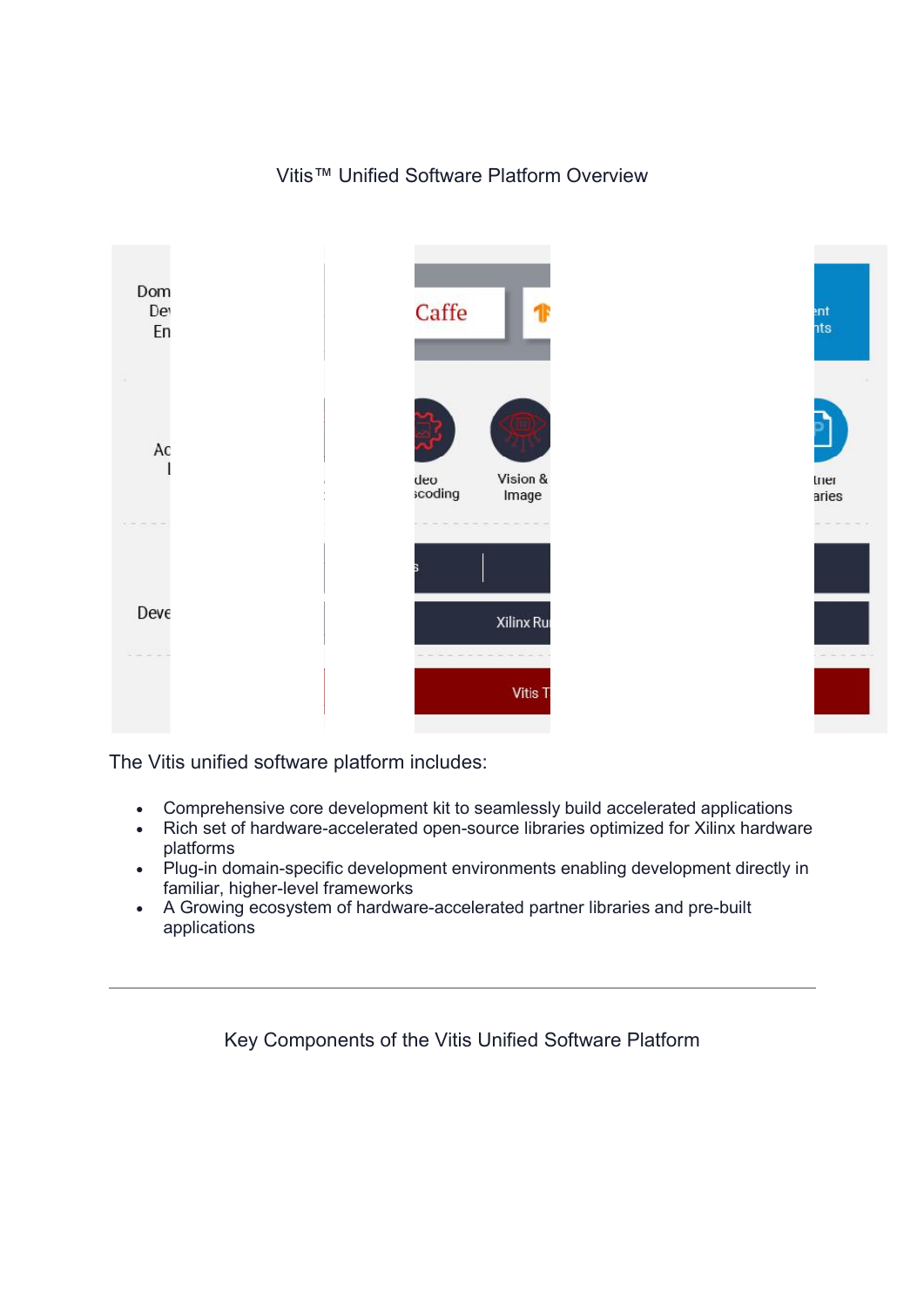

Vitis AI Development Environment

The Vitis AI development environment is a specialized development environment for accelerating AI inference on Xilinx embedded platforms, Alveo accelerator cards, or on the FPGA-instances in the cloud. Vitis AI development environment supports the industry's leading deep learning frameworks like Tensorflow and Caffe, and offers comprehensive APIs to prune, quantize, optimize, and compile your trained networks to achieve the highest AI inference performance for your deployed application. Vitis AI Development Environment<br>The Vitis AI development environment is a specialized development environment for<br>accelerating AI inference on Xilinx embedded platforms, Alveo accelerator cards, or on<br>FPGA-instances in th ment is a specialized development environment for<br>x embedded platforms, Alveo accelerator cards, or on<br>s Al development environment supports the industry's<br>s like Tensorflow and Caffe, and offers comprehensive<br>i, and compi

#### Learn More >

### Vitis Accelerated Libraries

Open-source, performance-optimized libraries that offer out minimal to zero-code changes to your existing applications, written in C, C++ or Python. minimal to zero-code changes to your existing applications, written in C, C++ or Python.<br>Leverage the domain-specific accelerated libraries as-is, modify to suit your requirements or use as algorithmic building blocks in your custom accelerators. Al inference performance for your deployed application.<br>Learn More ><br>Vitis Accelerated Libraries<br>Open-source, performance-optimized libraries that offer out-of-the-box acceleration with

#### Learn More >

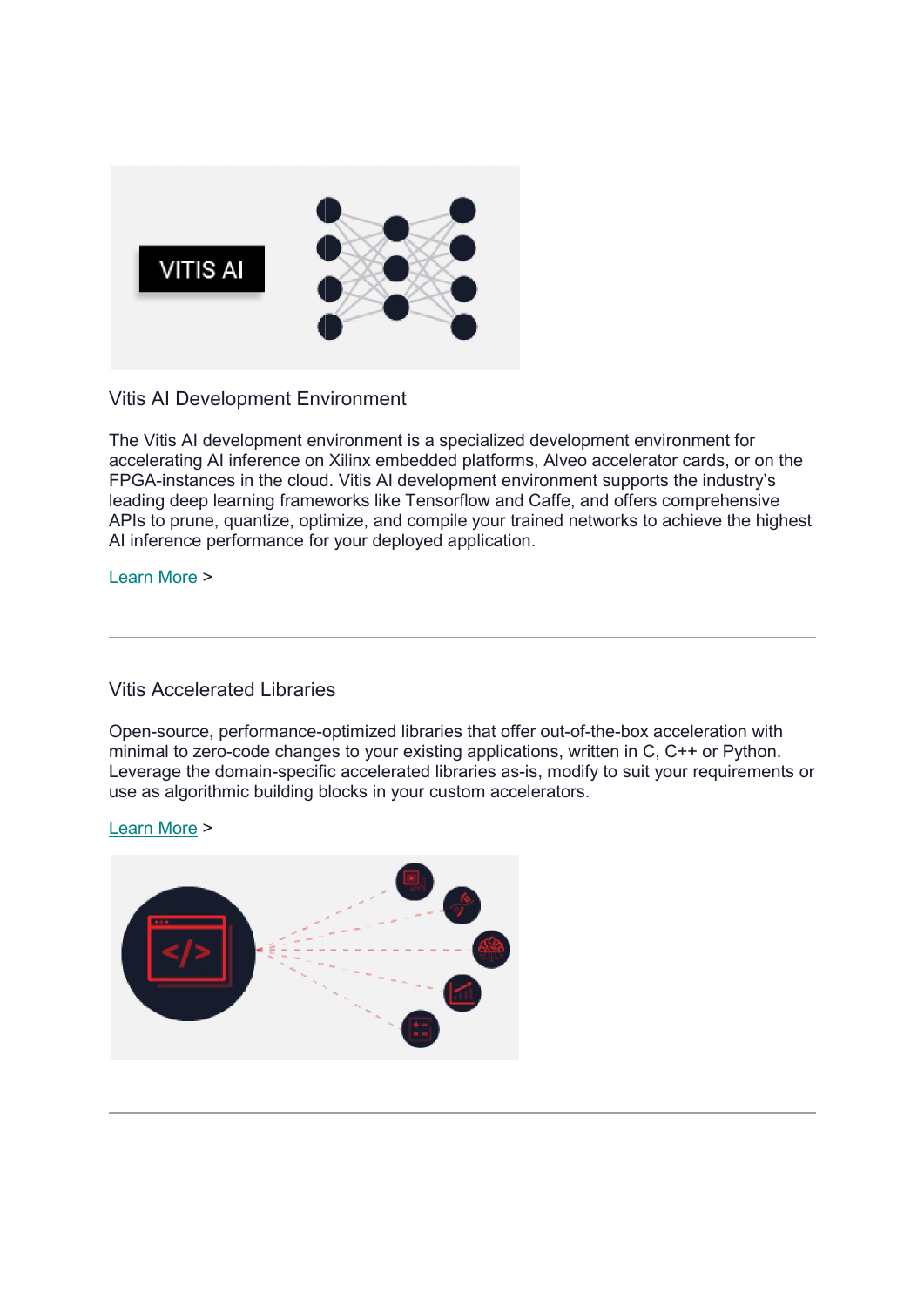

Vitis Core Development Kit

Vitis Core Development Kit<br>Complete set of graphical and command-line developer tools that include the Vitis compilers, analyzers and debuggers to build, analyze performance bottlenecks and debug accelerated algorithms, developed in C, C++ or OpenCL. Leverage these features within your own IDEs or use the standalone Vitis IDE. mand-line developer<br>rs to build, analyze p<br>in C, C++ or OpenC<br>ne Vitis IDE.<br>tes communication b<br>x86 Host) and the ac<br>ed Xilinx accelerator

# Xilinx Runtime library

Xilinx Runtime library (XRT) facilitates communication between your application code (running on an embedded ARM or x86 Host) and the accelerators deployed on the reconfigurable portion of PCIe based Xilinx accelerator cards, MPSoC based embedded reconfigurable portion of PCIe based Xilinx accelerator cards, MPSoC based embedded<br>platforms or ACAPs. It includes user-space libraries and APIs, kernel drivers, board utilities, and firmware.

#### Learn More >

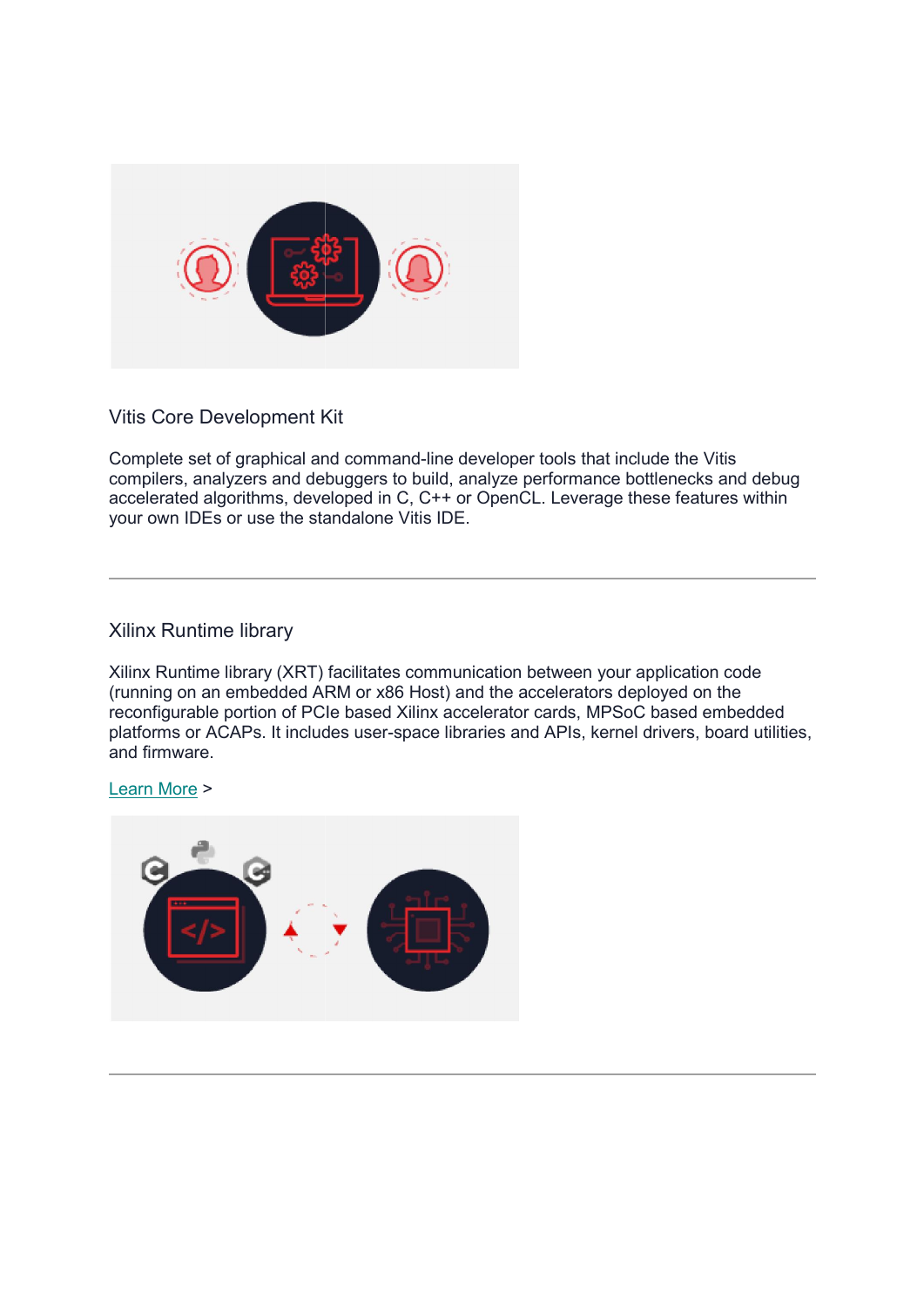

## Vitis Target Platforms

The Vitis target platform defines base hardware and software architecture and application context for Xilinx platforms, including external memory interfaces, custom input/output interfaces and software runtime. se hardware and software architecture and applicat<br>ig external memory interfaces, custom input/output<br>on-premise or in the cloud, the Vitis target platform

- For Xilinx accelerator cards on-premise or in the cloud, the Vitis target platform automatically configures the PCIe interfaces that connect and manage communication between your FPGA accelerators and x86 Application code don't need to implement any connection details! es that connect and manage<br>lerators and x86 Application code –<br>etails!<br>get platform also includes the opera<br>boot loader and drivers for platform x86 Application code – you
- For Xilinx embedded devices, the Vitis target platform also includes the operating system for the processor on the platform, boot loader and drivers for platform peripherals, and root file system. You can use predefined Vitis target platforms for Xilinx evaluation boards or define your own in Vivado® Design Suite. cards on-premise or in the cloud, the Vitis target platform<br>res the PCIe interfaces that connect and manage<br>een your FPGA accelerators and x86 Application code – you<br>ent any connection details!<br>devices, the Vitis target pl
- 1.
- 2.
- 3.
- 4.